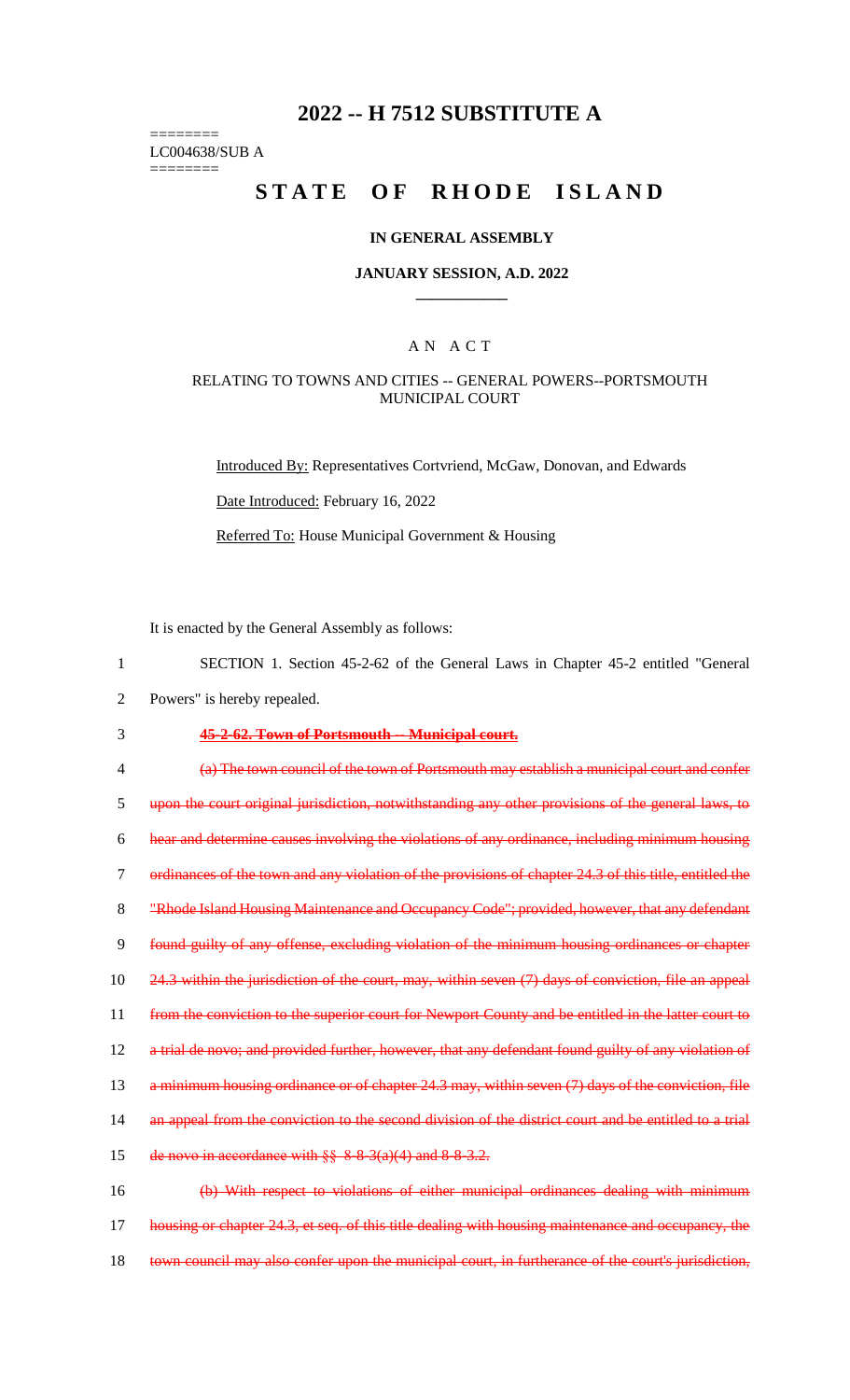1 the power to proceed according to equity:

(1) To restrain, prevent, enjoin, abate or correct a violation;

(2) To order the repair, vacation or demolition of any dwelling existing in violation;

 (3) To otherwise compel compliance with all of the provisions of the ordinances and statutes.

 (c) The municipal court shall have concurrent jurisdiction with the Rhode Island traffic tribunal to hear and adjudicate those violations conferred upon the municipal court and enumerated 8 in § 8-18-3. Adjudication of summons by the municipal court shall be in conformance with § 8-18- 4. The municipal court shall hear and decide traffic matters in a manner consistent with the procedures of the traffic tribunal, and be subject to review by the chief magistrate of the traffic 11 tribunal in accordance with § 8-18-11. Any person desiring to appeal an adverse decision of the municipal court for violations enumerated in § 8-18-3, may seek review thereof pursuant to the 13 procedures set forth in § 31-41.1-8.

 (d) The town council of the town of Portsmouth is authorized and empowered to appoint a judge and clerk of the municipal court. The town council is authorized and empowered to enact ordinances governing the personnel, operation and procedure to be followed in the court and to 17 establish a schedule of fees and costs, and to otherwise provide for the operation and management 18 of the court. The municipal court may impose a sentence not to exceed thirty (30) days in jail and impose a fine not in excess of five hundred dollars (\$500), or both. The court is empowered to 20 administer oaths, compel the attendance of witnesses and punish persons for contempt and to authorize and execute search warrants to the extent the warrants could be authorized and executed 22 by a justice of the district court.

- SECTION 2. Chapter 45-2 of the General Laws entitled "General Powers" is hereby amended by adding thereto the following section:
- **45-2-62.1 Town of Portsmouth -- Municipal court -- Municipal housing court.**
- (a) The town council of the town of Portsmouth may establish a municipal court and confer upon that court original jurisdiction, notwithstanding any other provisions of the general laws, to 28 hear and determine causes involving the violation of any ordinance; provided, however, that any defendant found guilty of any offense, excluding violations outlined in subsection (b) of this section, may, within seven (7) days of conviction, file an appeal from the conviction to the superior court and be entitled in the latter court to a trial de novo. (b) The town council of the town of Portsmouth may establish a municipal housing court
- and confer upon the court original jurisdiction, notwithstanding any other provisions of the general
- laws, to hear and determine causes involving the violation of the zoning ordinances of the town and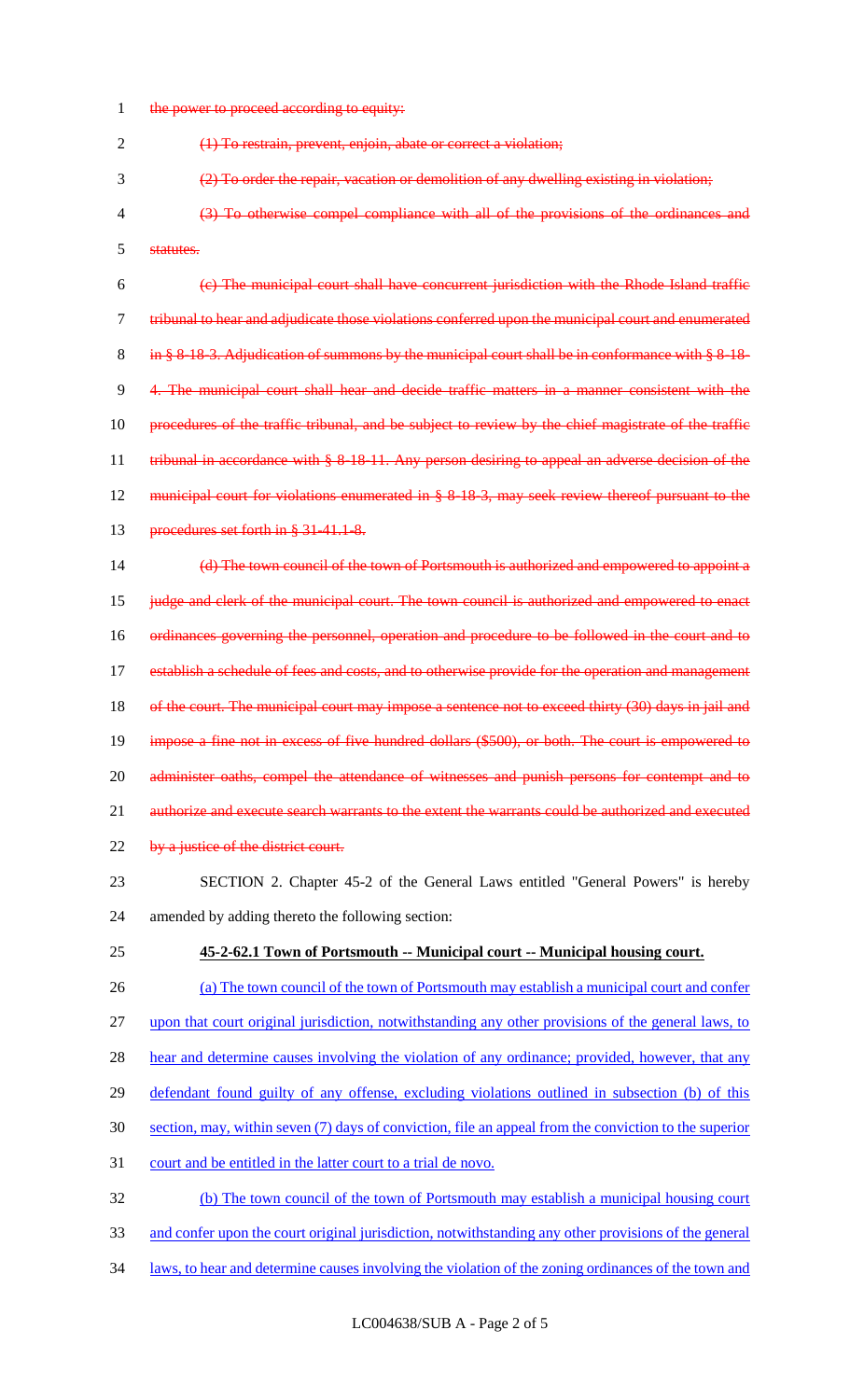| 1                    | any violation of the provisions of chapter 24 of this title (the "Rhode Island zoning enabling act of     |
|----------------------|-----------------------------------------------------------------------------------------------------------|
| $\overline{2}$       | 1991"); any violation of chapter 24.1 of this title (the "historical zoning act"); any violation of       |
| 3                    | chapter 24.2 of this title ("minimum housing standards act"); any violation of chapter 24.3 of this       |
| 4                    | title ("housing maintenance and occupancy code"); any violation of chapter 23 of this title               |
| 5                    | ("subdivision and land development act"); any violation of any local Portsmouth ordinance or              |
| 6                    | regulation enacted pursuant to these chapters; and any violation of the provisions of chapter 27.3        |
| 7                    | of title 23 (the "Rhode Island state building code"); and any violation of the provisions of those        |
| 8                    | regulations promulgated by the state building code commission entitled SBC-1 Rhode Island state           |
| 9                    | building code; SBC-2 Rhode Island state one- and two (2)-family dwelling code; SBC-3 Rhode                |
| 10                   | Island state plumbing code; SBC-4 Rhode Island state mechanical code; SBC-5 Rhode Island state            |
| 11                   | electrical code; SBC-6 state property maintenance code; SBC-8 Rhode Island state energy                   |
| 12                   | conservation code; and SBC-20 Rhode Island state fuel and gas code; and provided, further, that           |
| 13                   | any party aggrieved by a final judgment, decree, or order of the Portsmouth housing court may,            |
| 14                   | within twenty (20) days after entry of this judgment, decree, or order, file an appeal to the superior    |
| 15                   | court and be entitled in the latter court to a trial de novo.                                             |
| 16                   | (c) With respect to violations falling under the jurisdiction of the Portsmouth housing court,            |
| 17                   | as outlined in subsection (b) of this section, the town council may also confer upon the housing          |
|                      |                                                                                                           |
|                      | court, in furtherance of the court's jurisdiction, the power to proceed according to equity:              |
|                      | (1) To restrain, prevent, enjoin, abate, or correct a violation;                                          |
|                      | (2) To order the repair, vacation, or demolition of any dwelling existing in violation;                   |
| 18<br>19<br>20<br>21 | (3) To otherwise compel compliance with all of the provisions of those ordinances,                        |
| 22                   | regulations, and statutes; and                                                                            |
| 23                   | (4) To order a dwelling into receivership and to order the removal of any cloud on the title              |
| 24                   | to the building or property that shall be binding upon all those claiming by, through, under, or by       |
| 25                   | virtue of any inferior liens or encumbrances pursuant to chapter 44 of title 34.                          |
| 26                   | (d) The municipal court shall have concurrent jurisdiction with the Rhode Island traffic                  |
| 27                   | tribunal to hear and adjudicate those violations conferred upon the municipal court and enumerated        |
| 28                   | in § 8-18-3. Adjudication of summons by the municipal court shall be in conformance with § 8-18-          |
| 29                   | 4. The municipal court shall hear and decide traffic matters in a manner consistent with the              |
| 30                   | procedures of the traffic tribunal, and subject to review by the chief magistrate of the traffic tribunal |
| 31                   | in accordance with $\S$ 8-18-11. Any person desiring to appeal from an adverse decision of the            |
| 32                   | municipal court for violations enumerated in § 8-18-3, may seek review thereof pursuant to the            |
| 33                   | procedures set forth in § 31-41.1-8.                                                                      |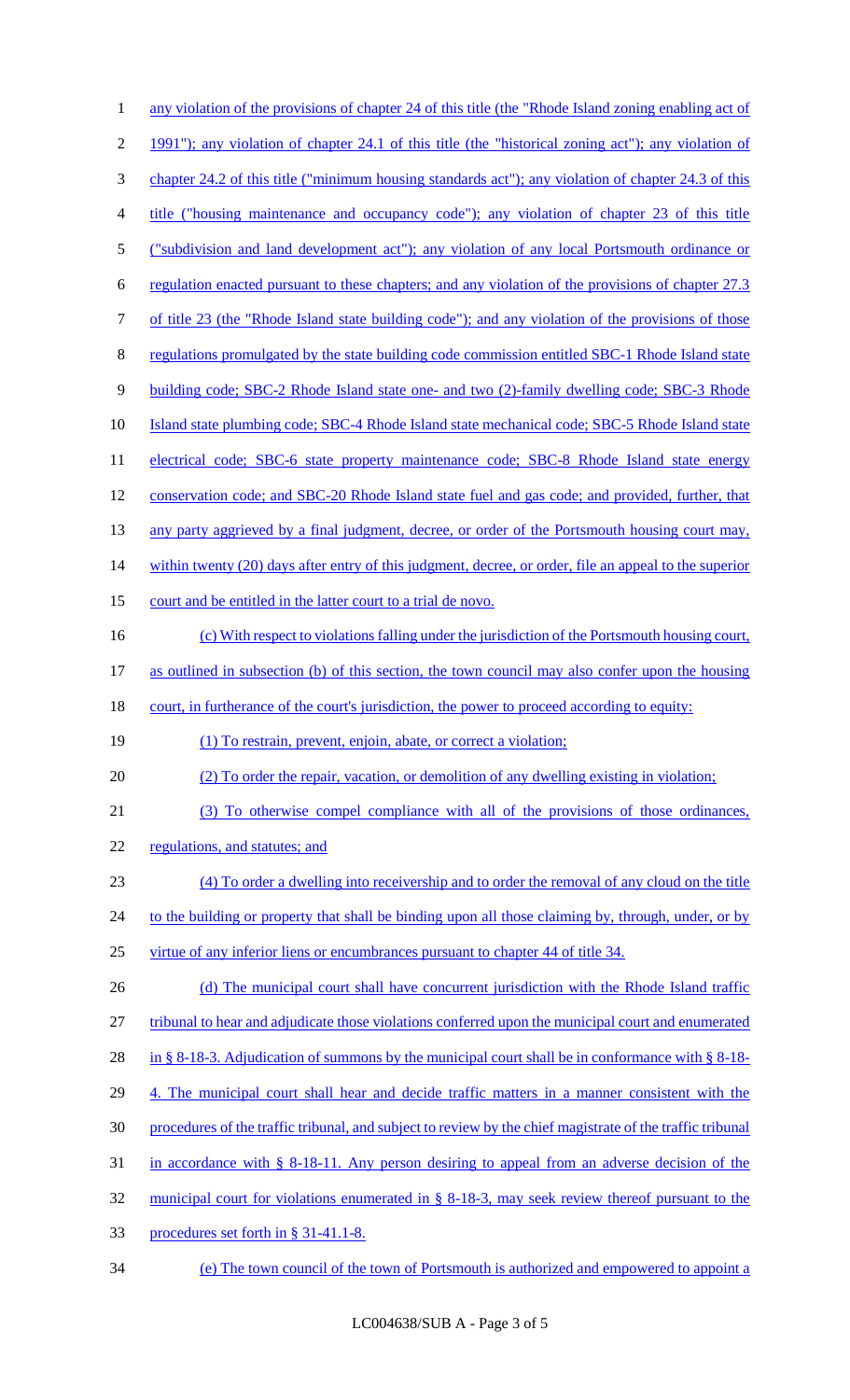- 1 judge and clerk of the municipal court. The town council of the town of Portsmouth is also
- 2 authorized to appoint a judge and clerk of the housing court, who may be, but is not required to be,
- 3 the same person(s) holding the judgeship over the municipal court. The town council is authorized
- 4 and empowered to enact ordinances governing the personnel, operation, and procedure to be
- 5 followed in the court and to establish a schedule of fees and costs and to otherwise provide for the
- 6 operation and management of the court. The municipal court may impose fines not in excess of
- 7 five hundred dollars (\$500) and is empowered to administer oaths; compel the attendance of
- 8 witnesses; and punish persons for contempt.
- 9 SECTION 3. This act shall take effect upon passage.

LC004638/SUB A ========

========